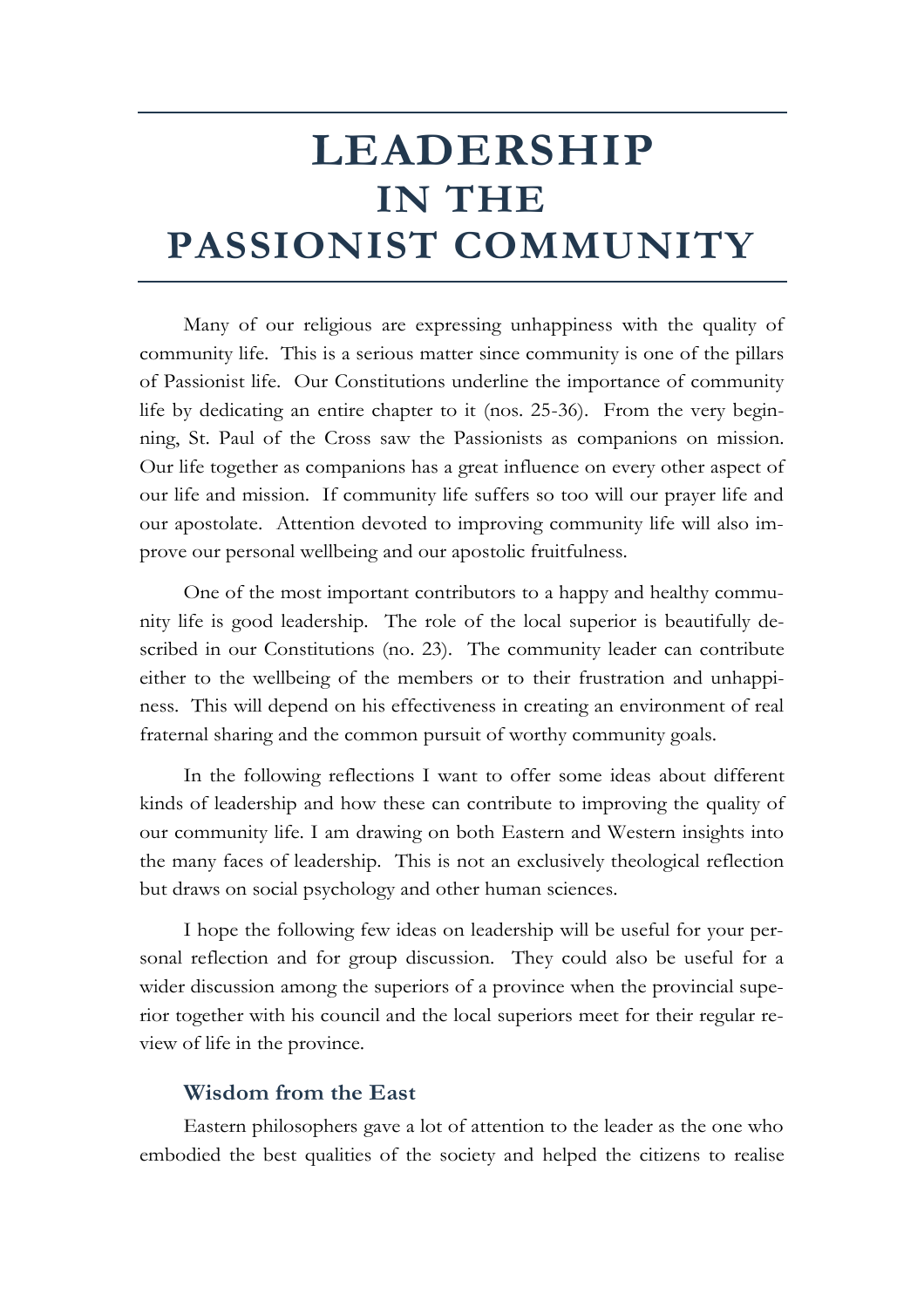# **LEADERSHIP IN THE PASSIONIST COMMUNITY**

their full human potential. However, no one quality alone is sufficient to be a good leader. It is always a combination of qualities held in balance.

A good example of this way of seeing things is the Confucian thinker Sun Zi (544-496 BC) who wrote,

"*Leadership is a matter of intelligence, trustworthiness, humaneness, courage, and discipline ... Reliance on intelligence alone results in rebelliousness. Exercise of humaneness alone results in weakness. Fixation on trust results in folly. Dependence on the strength of courage results in violence. Excessive discipline and sternness in command result in cruelty. When one has all five virtues together, each appropriate to its function, then one can be a leader*."

For the Daoist philosopher Lao Zi ( $6<sup>th</sup>$  century BC), the ideal leader is the one whose leadership and influence is hardly noticed by the members. He gives the members a sense of their dignity and authority. This kind of leadership is the opposite of authoritarian or autocratic leadership where the leader imposes his will and dominates the members.

In the famous Dao De Jing, Lao Zi writes,

*The highest type of ruler is one of whose existence the people are barely aware. Next comes one whom they love and praise. Next comes one whom they fear. Next comes one whom they despise and defy.*

*When you are lacking in faith, Others will be unfaithful to you.*

*The Sage is self-effacing and scanty of words. When his task is accomplished and things have been completed, All the people say, 'We ourselves have achieved it!'*

The most admired leaders in the East were the wise and ethical leaders who contributed to the inner life of their followers and disciples, and not the great warriors and conquerors. The wise leaders made their followers better human beings and better citizens. They understood that the good of society and the wellbeing of the individual go hand in hand. The good leader is the servant of both the individual and the society.

#### **Contemporary Western Thinking**

There are many models of leadership in the West. We can think of autocratic leaders like Julius Caesar, Napoleon, and Hitler as well as charismatic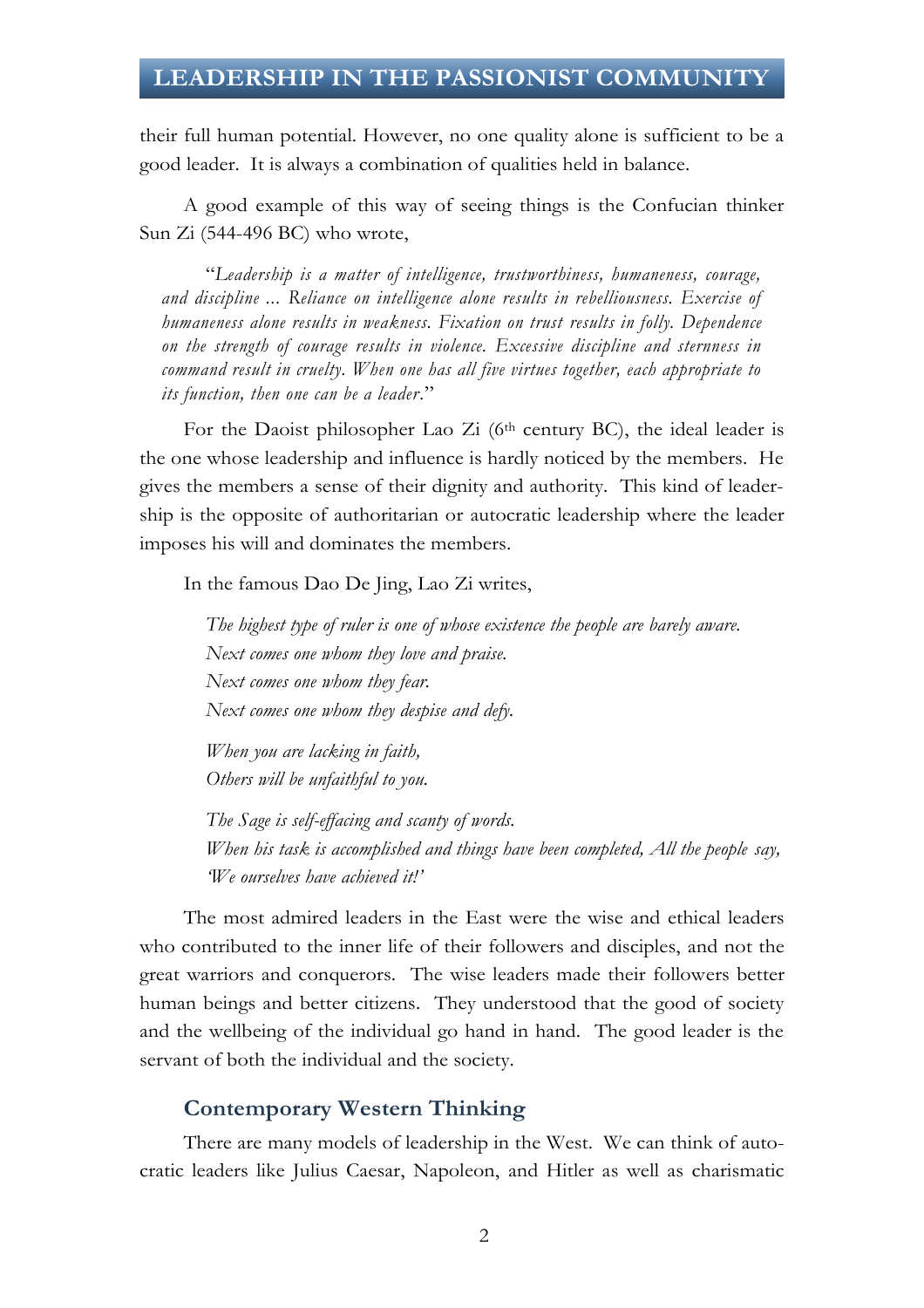# **LEADERSHIP IN THE PASSIONIST COMMUNITY**

leaders like Mahatma Gandhi, Martin Luther King Jnr., and Nelson Mandela. The west has swung from one kind of leader to another with dramatic consequences for the people. Even today there are different kinds of leaders competing for power and producing lamentable results.

The Christian community has also experimented with different kinds of leadership. Until recently the preferred kind of leader was the authoritarian leader who had all authority and the power to impose it. This model of leader fitted well with a hierarchical view of the world that saw all authority and power coming from God and mediated through the levels of the sacred hierarchy down to the mere servant recipients. This view has been moderated in recent times especially because of new biblical scholarship and a greater awareness of the kind of leadership we see in Jesus and in the early Christian communities.

I will look at three kinds of leadership that are discussed in the scholarly literature that can contribute to the creation of a richer and more rewarding experience of religious community life.

#### **Servant Leadership**

In religious communities we try to keep the example and teaching of Jesus in view. The kind of leadership we see exemplified in Jesus can be called Servant Leadership. Jesus said he did not come to be served but to serve, and warned his disciples not to imitate those leaders who make their power felt by dominating others. Today, even in the secular world, there is a growing appreciation of this kind of leadership and the benefits it brings to groups.

Servant leadership is a style of leadership in which the main goal of the leader is to serve the community. This is different from traditional leadership where the leader's main focus is the economic or military thriving of their group. A servant leader shares power, puts the needs of the members first and helps people develop and perform as highly as possible. Servant leadership inverts the norm, which puts the outcomes or results as a main priority. The good of the members are the first priority of the servant leader. Instead of the people working to serve the leader, the leader exists to serve the people.

A servant leader is focused on the question, "*Do those served grow as persons? Do they, while being served, become healthier, wiser, freer, more autonomous, more likely themselves to become servants?*" The servant leader also benefits from this way of leading. All the members experience personal growth and the goals of the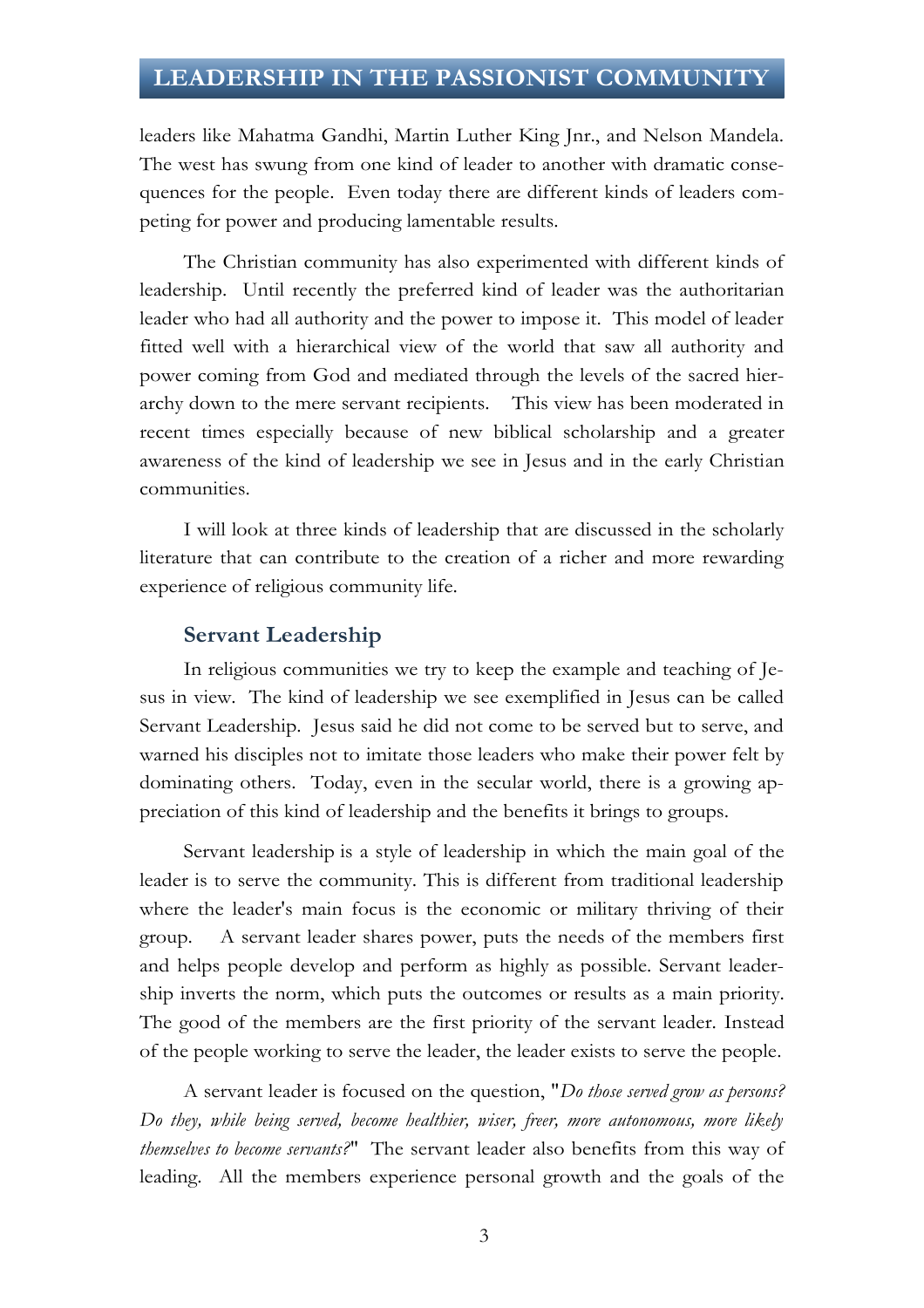community are achieved due to the members' growing commitment and engagement.

#### **Authentic Leadership**

Another style of leadership that is more and more appreciated in society today is called authentic leadership. This too can be adapted to the needs of a religious community.

Authentic leadership is an approach to leadership that emphasizes the leader's inherent human qualities. The leader has the qualities necessary to lead and to win the support and cooperation of the members. The community responds to the leader because they recognise the leader's legitimacy, not because he was appointed by the Major Superior but because of his honest and open relationships with the members, by which he values their contribution and participation. These relationships are not merely utilitarian but are built on an ethical foundation.

Authentic leaders are positive people with truthful self-concepts who promote openness. By building trust and generating enthusiastic support from the members, authentic leaders are able to improve individual and team performance.

#### **Transformational Leadership**

This is an approach to leadership where a leader works with others to identify needed change. Through inspiration or creative thinking he is able to create a vision to guide the change, and can execute the change in collaboration with the committed members of the group.

This kind of leadership serves to enhance the motivation, morale and participation of the members through a variety of mechanisms. He is able to connect the follower's sense of identity and of self to an attractive vision/project and also to the collective identity of the organization. He is also a role model for followers and inspires them and is able to raise their interest in the project. He challenges followers to take greater ownership for their work. He understands the strengths and weaknesses of followers. All of these allow the leader to align followers with tasks that enhance their performance.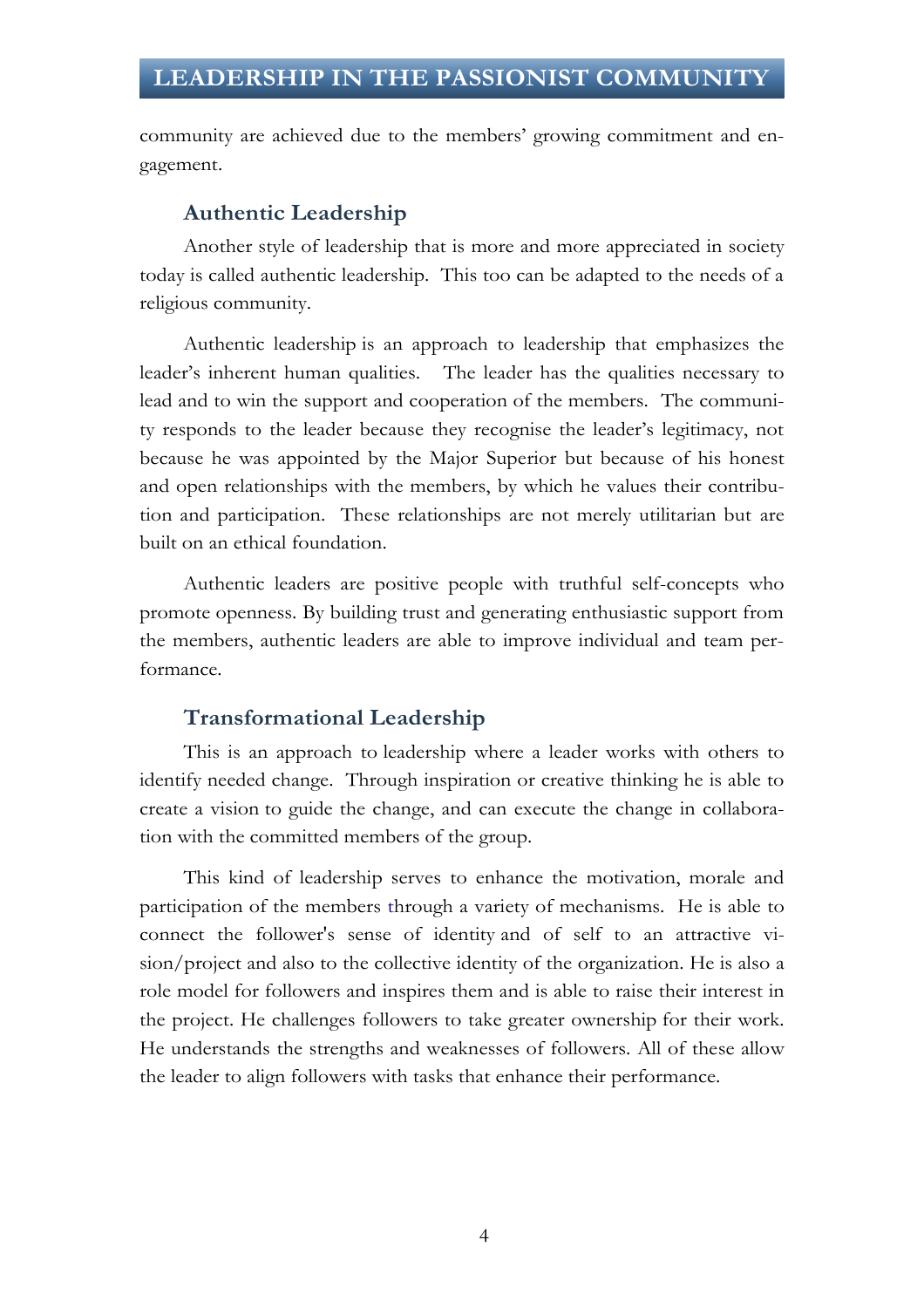#### **Synthesis and Conclusion**

I may have included too many ideas that are difficult to connect together into a coherent profile of a good community leader. My intention is not to write a well-argued thesis but merely to offer a few suggestions in the hope that they will provoke some creative thinking about the importance and the potential of good leaders.

#### **The Challenges to Leadership Today**

In the past, the voice of the superior was likened to the voice of God. The superior commanded and the "inferiors" obeyed. The authority of the superior was based on the authority of the Holy Rule, and beyond that on God. That old "top down" style of leadership was common and effective in more stable times and institutions. It is less acceptable today and is seen as less effective when change is a normal part of life. A new approach to leadership begins with respect for persons, their intrinsic dignity and human rights. A greater appreciation of democracy and equality in society means that no one is born to lead or has a divine right to lead. Leadership is learned and often through many mistakes.

We have a greater appreciation today of the need for collaboration and its many benefits. The active participation of members leads to greater acceptance and reception of decisions. The leader is one of the community and a greater accountability of leaders means they are more likely to be criticized even opposed. Modesty is an essential trait for a leader today.

Today change is more frequent and often more radical. Therefore creativity and flexibility are essential. The leader is one who has the vision and the skill to engage the whole community in the difficult process of change in response to the new challenges and needs.

#### **Leadership in Today's Religious Community**

There is no fixed model of leadership for today's religious community. It is a skill learned through experience. The most important model is Jesus the Good Shepherd who lays down his life for the flock. We know from experience that certain things hinder and other things help in exercising effective leadership today. The following synthesis is a combination of three styles of leadership that are particularly useful for religious communities,

1. Servant Leadership inspired by the teachings of Jesus.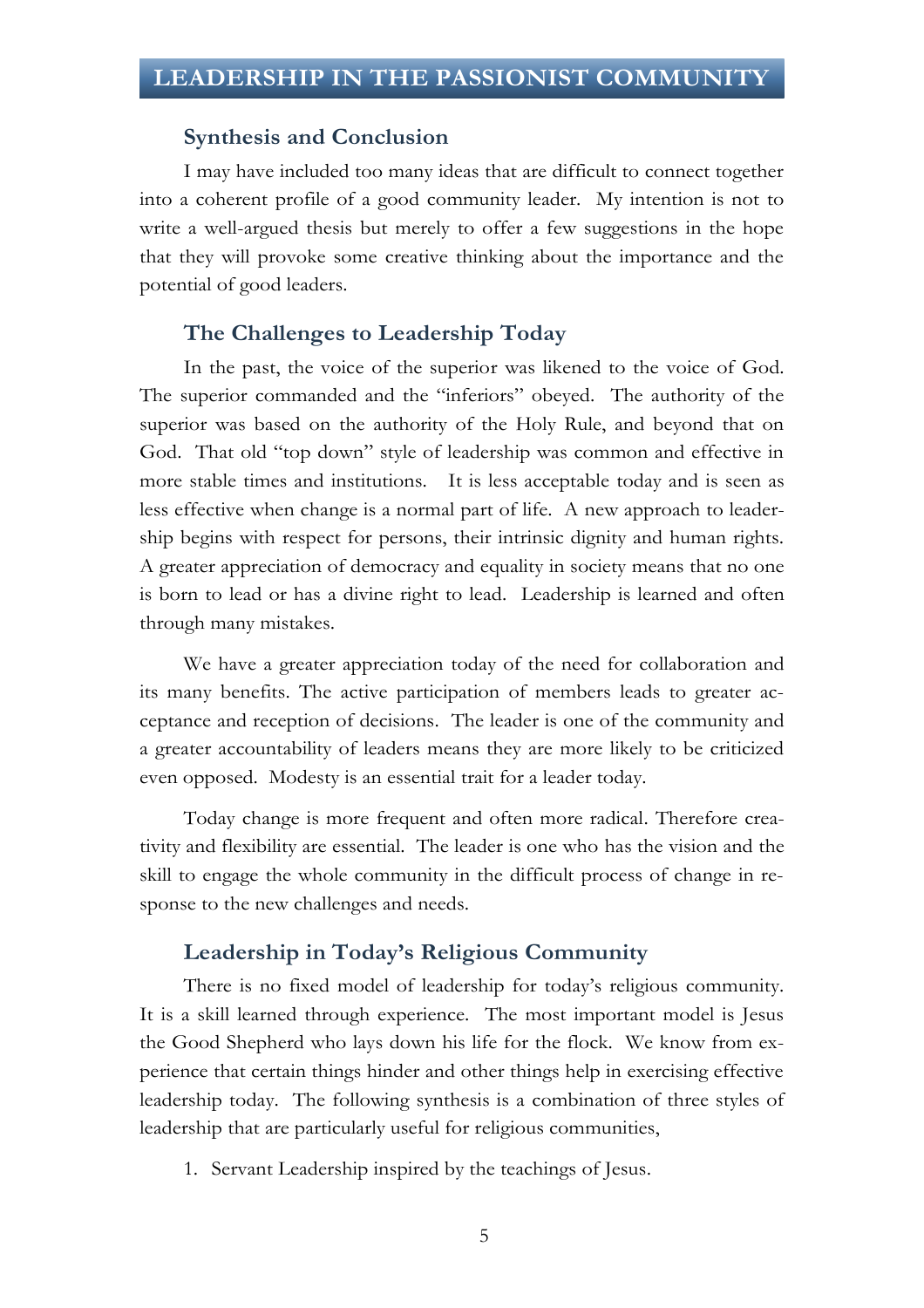- 2. Authentic Leadership based on the integrity and self-awareness of the leader.
- 3. Transformational Leadership that boosts the morale of the members.

## **Leadership works at three levels**

Effective leadership works on three separate but related levels. The first is the group or public level when the leader interacts with the entire group. This happens during community meetings, communal events and other times when information or instructions are given to the group. The private level is the relationship the leader has with each member of the community. This is the face-to-face interpersonal level where knowledge, respect and care are communicated to each person. This is often a neglected level of leadership that is really of primary importance and significance. The third level is the relationship of the leader to himself. This means the necessary care for his physical, mental and spiritual wellbeing. The inner health and wellbeing of the leader is indispensable to the health and wellbeing of the community.

### A. The Public Level

This is where the leader is relating with the group. The main contribution of the leader to the group will be:

- 1. Setting goals.
- 2. Organizing and planning.
- 3. Ideation, problem solving.
- 4. Maintaining the group.
- 5. Sharing responsibility, delegating, using the leadership of others.
- 6. Keeping the group focused.
- 7. The leader is a fellow participant.

#### B. The Private Level

This is where the leader is relating with individual community members. The relationship of the leader to each member of the community is vitally important. He knows and respects each one and understands something of their inner world. The good leader will want to:

- 1. Recognize the talents of each.
- 2. Appreciate the work done.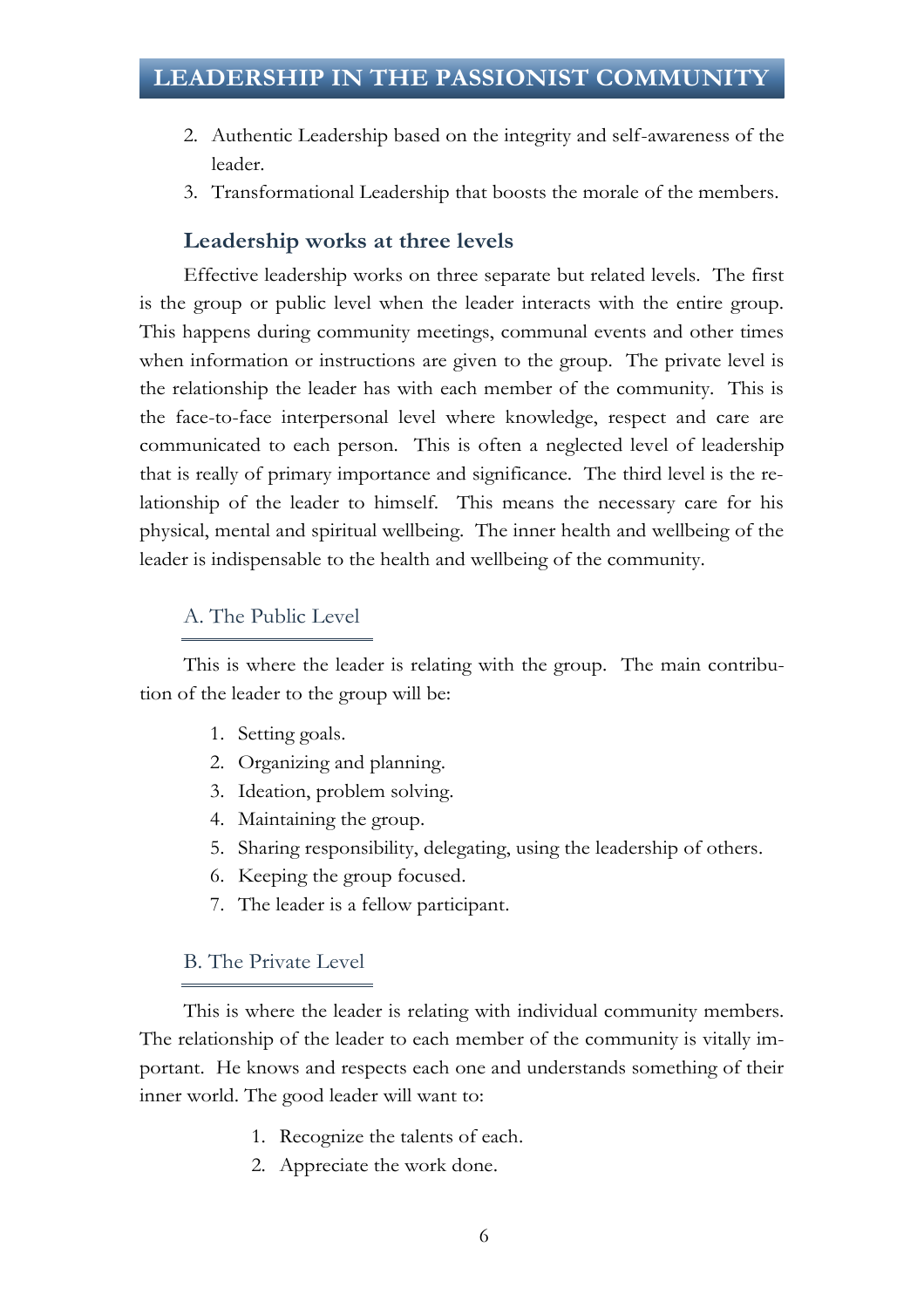- 3. Help to valuate the work.
- 4. Care for the well being of each person.
- 5. Is not afraid to be weak, vulnerable.

# C. The Personal Level

This concerns the leader's relationship with himself.The leader also has his personal needs. His role as leader will reflect the way in which he cares for himself and attends to his own personal growth.

- 1. Technical know-how and skills, especially about the dynamics of groups and persons.
- 2. Attitudes.
- 3. Psychological self-mastery.
- 4. Is free to seek help.

This outline of the three levels of leadership is an attempt to apply the three styles of Servant Leadership, Authentic Leadership and Transformational Leadership to a religious setting. It offers a general outline of an effective leader in a religious community today.

The outcome of good leadership is a healthy and relatively happy community. Some of the characteristics of a healthy community are the following:

## **Ten characteristics of healthy community:**

- Purpose: the members proudly share a sense of why they are together and are invested in accomplishing the mission and goals of the community.
- Priorities: Members know what needs to be done next, by whom, and by when in order to achieve community goals.
- Roles: Members know their roles in getting tasks done and when to allow a more skilful member to do a certain task.
- Decisions: Authority and decision-making lines are clearly understood.
- Conflict: Conflict is dealt with openly and is considered important to decision-making and personal growth.
- Personal traits: members feel their unique personalities are appreciated and well utilized.
- Norms: Group norms for working together are set and seen as standards for every one in the groups.